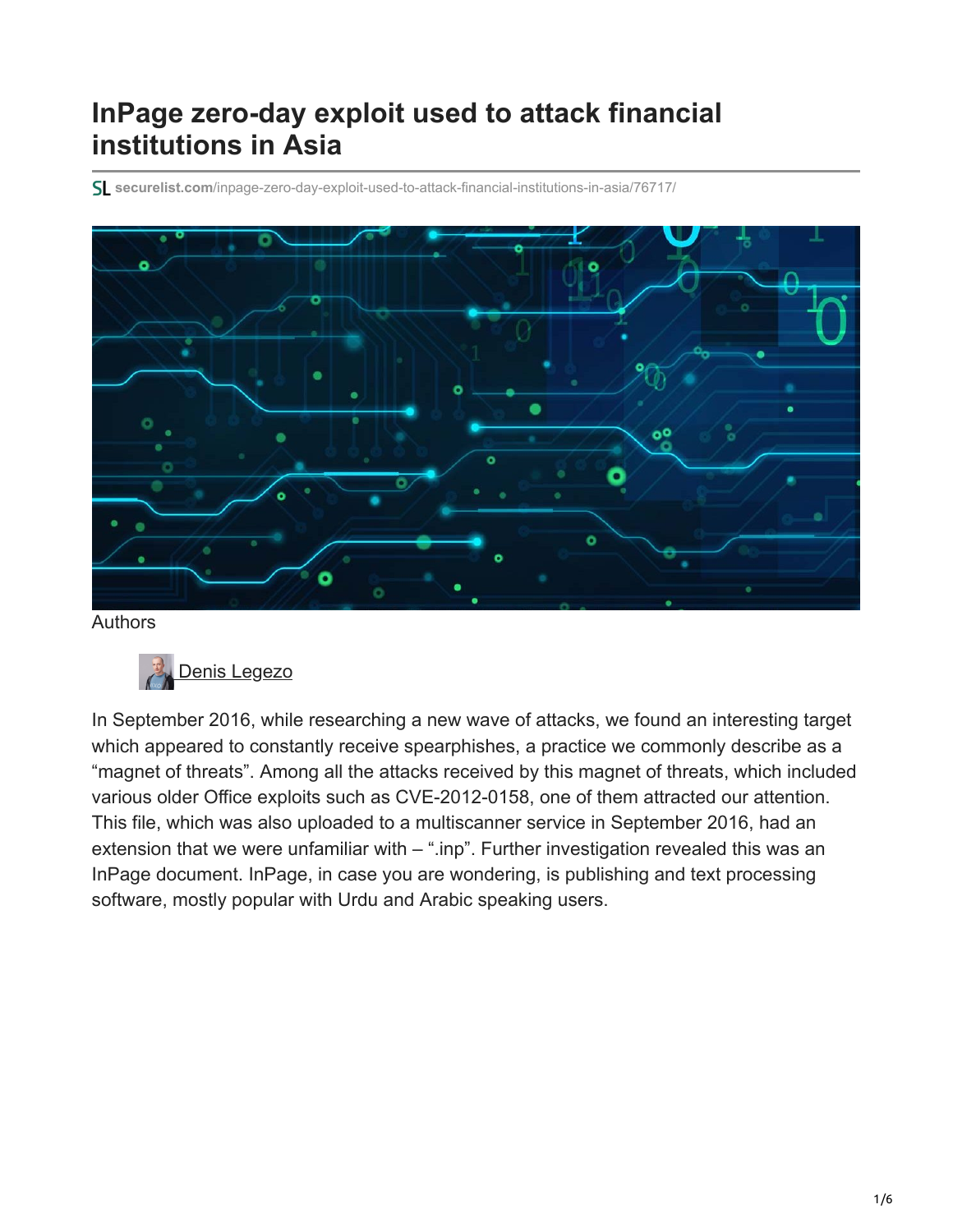

*InPage user groups from vendor official site*

Since no exploits for InPage have previously been mentioned in public, we took a closer look to see if the document was malicious or not. Further analysis indicated the file contained shellcode, which appeared to decrypt itself and further decrypt an EXE file embedded in the document. The shellcode appeared to trigger on several versions of InPage. We don't observe any public mentions of such exploit so we consider it a zero-day. We report it to the vendor and CERT-IN. Assigned vulnerability number is CVE-2017-12824.

### **Discovery and analysis**

InPage is an interesting vulnerable software selection as it's widely used within the Indian Muslim population, as well as in Pakistan. This, of course, includes local mass-media and print shops, governmental and financial institutions (banks). If someone wants to deploy attack modules into regional press-related companies, an InPage exploit would work well.

Due to its wide range of technologies, it wasn't perhaps surprising to see that Kaspersky Lab products already detect the exploit with the generic rule HEUR:Exploit.Win32.Generic. This detection is triggered by the presence of the shellcode inside a Microsoft Compound Storage file (OLE), which works extremely well for a wide category of Office-based exploits, going back to 2009.

The good news is that Kaspersky Lab users have been protected against this attack for quite some time – and the protection worked well in the past when it blocked a number of malicious InPage documents.

Between the various phishing campaigns relying on this exploit, one particular attack attracted our attention. The targets of this attack were special, since they were banks in Asia and Africa. The payload and C&C servers are also different from the recent attacks we've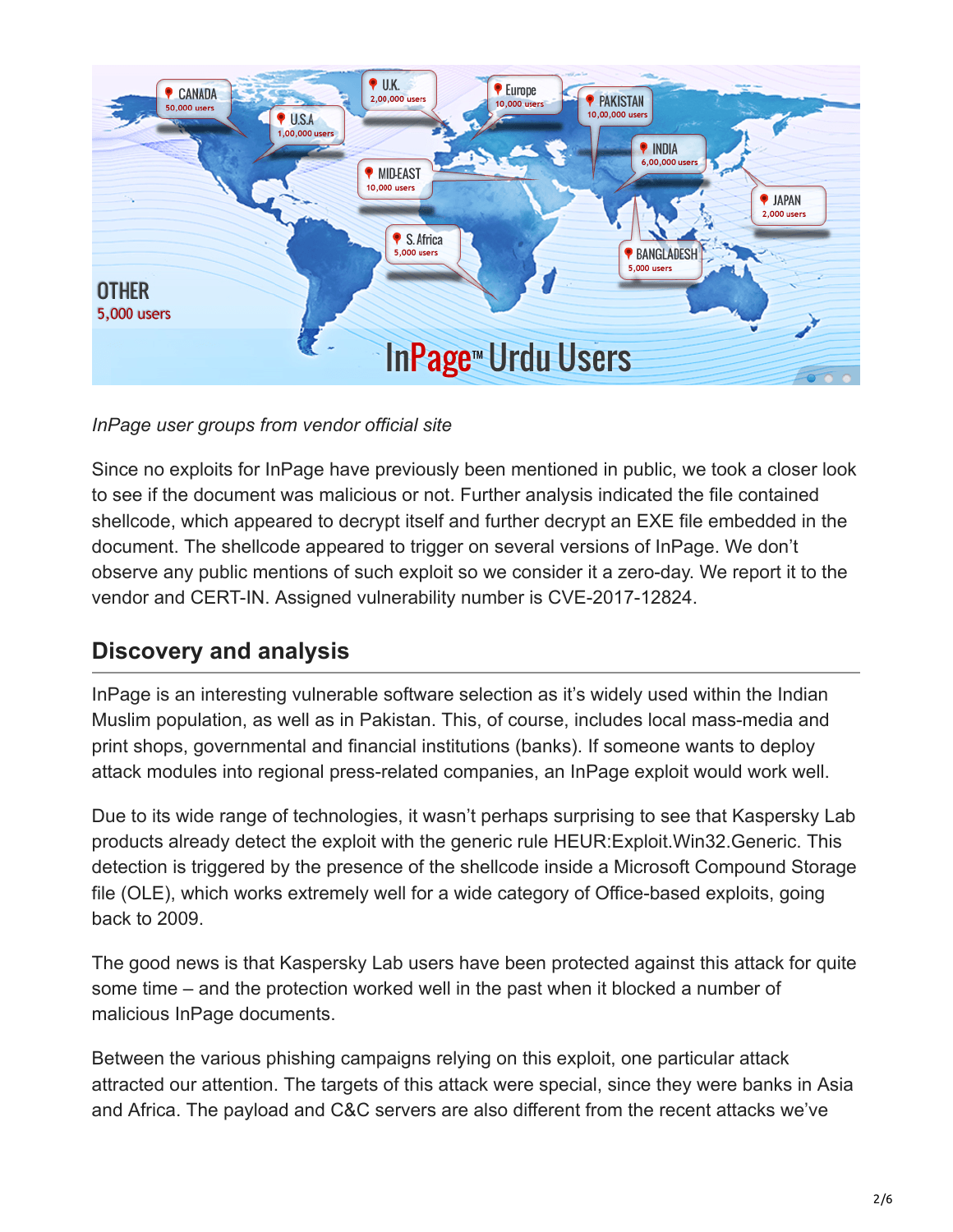observed, meaning there are probably several actors utilizing this zero-day exploit at the moment.

## **Technical details**



*Spearphishing e-mail with several malicious attachments. The .inp contains the zero-day exploit*

In their attacks, the threat actors often use more than one malicious document. During spearphishing, the actors attached InPage files as well as .rtfs and .docs with old popular exploits.

Looking through all the related documents we could find, we counted several different versions of keyloggers and backdoors written mostly in Visual C++, Delphi and Visual Basic.

One such keylogger we analysed (MD5 hash: *18a5194a4254cefe8644d191cb96da21*) was written in Visual C++. After gaining control, the module decodes several internal strings. One of them is the C2 domain name *visitorzilla[.]com*. This backdoor maintains persistence by creating "**C:\Documents and Settings\<USER>\Start**

**Menu\Programs\Startup\DataABackup.lnk**". Similar to the other campaign modules, it uses SetWindowsHook() with WH\_KEYBOARD\_LL hook to gather keystrokes. To gather keystroke data, the module uses two files on disk: C:\Documents and Settings\ <USER>\Application Data\DataBackup\sed.ic and me.ic (located in the same directory).

#### **Inside weaponized documents**

InPage uses its own proprietary file format that is based on the Microsoft Compound File Format. The parser in the software's main module "inpage.exe" contains a vulnerability when parsing certain fields. By carefully setting such a field in the document, an attacker can control the instruction flow and achieve code execution.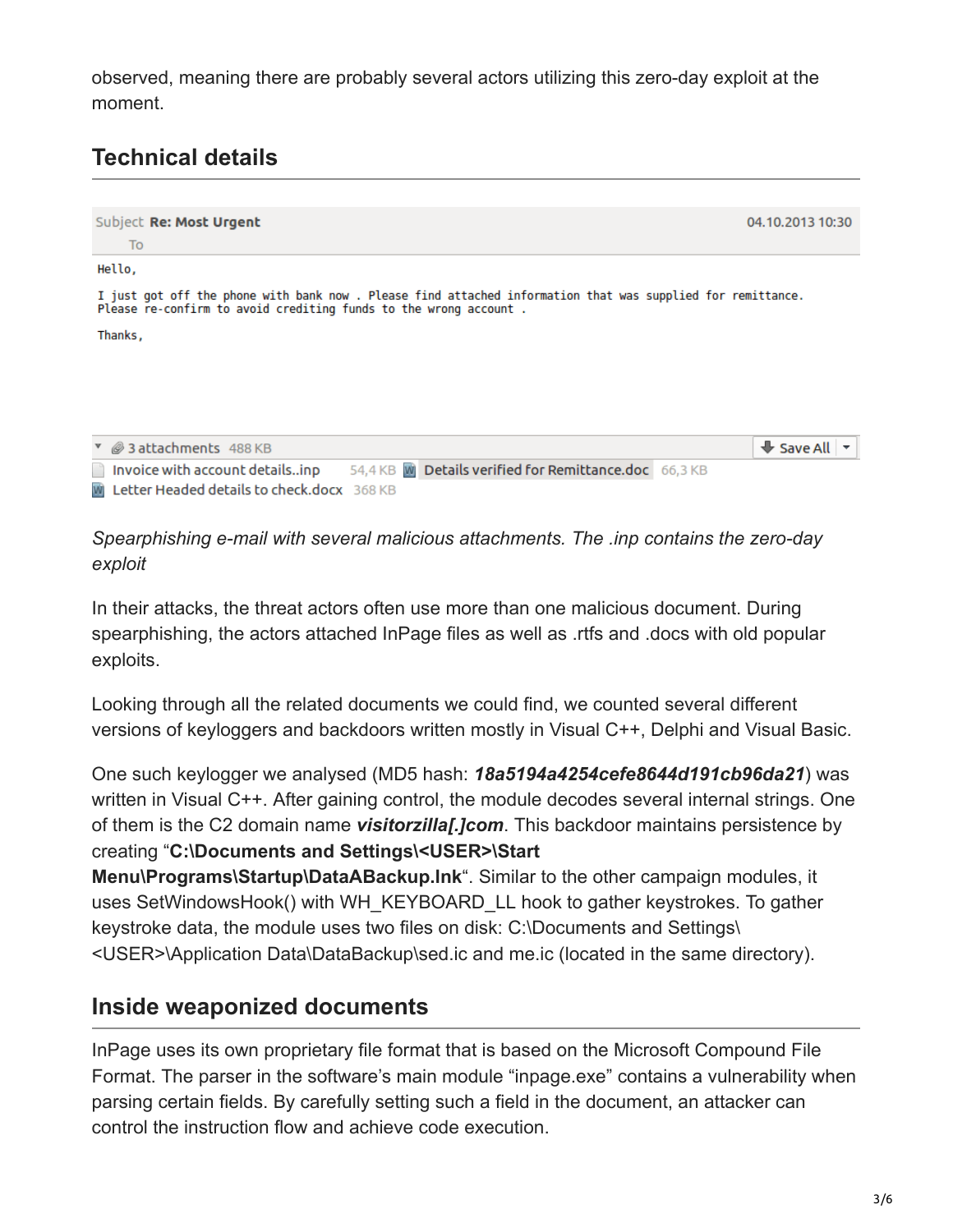The shellcode has three main parts:

- 1. Pattern searcher (so-called "egg hunter") before the decoder,
- 2. Decoder.
- 3. Downloader.

The pattern searcher looks through all of the virtual memory space attempting to find the pattern "68726872". Once the searcher identifies this pattern it starts the next stage of exploit – the decoder.

|         | fldpi<br>fstenv<br>pop<br>lea<br>mov | edi                                                                                           | ; entry point<br>byte ptr [esp-OCh] ; save floating point environment<br>; get entry point address<br>ecx, [edi+19h] ; get first encoded instruction address<br>edx, 2D4h ; set encoded part length |
|---------|--------------------------------------|-----------------------------------------------------------------------------------------------|-----------------------------------------------------------------------------------------------------------------------------------------------------------------------------------------------------|
| decode: | not<br>xor<br>inc<br>dec<br>jnz      | byte ptr $[ecx]$ ; first not<br>byte ptr [ecx], OACh ; then xor<br>ecx<br>edx<br>short decode | : CODE XREF: seg000:00001E211j                                                                                                                                                                      |

#### *Shellcode decryptor*

The small decoder obtains the instruction pointer and uses FLDPI + FSTENV instructions (an old and uncommon technique). The decoder is using an arithmetic NOT followed by a XOR 0xAC operation to decrypt the next stage.

Next, the downloader fetches a remote payload using InternetReadFile() and runs it using the WinExec() function in the %userprofile% directory. This functionality is very common and we've seen it with many other exploits. It's the choice of vulnerable software that is interesting in this case and, for sure, the appearance of an exploit for software that is popular mostly in India and Pakistan.

The final payload is a Trojan written in Visual Basic 6. It defines a hook using the SetWindowsHook() function with the WH\_MSGFILTER parameter. It communicates with its C2 server at 195.189.227.26 on port 8080.

During the initial session the C2 server sends "Pass" and host replies with "Auth<username>@<hostname>\#/<OS version>\#/<IP address>\#/-" In addition to b4invite[.]com this same Trojan was also spread using a configuration with the C2 server relaybg[.]com.

## **Victims**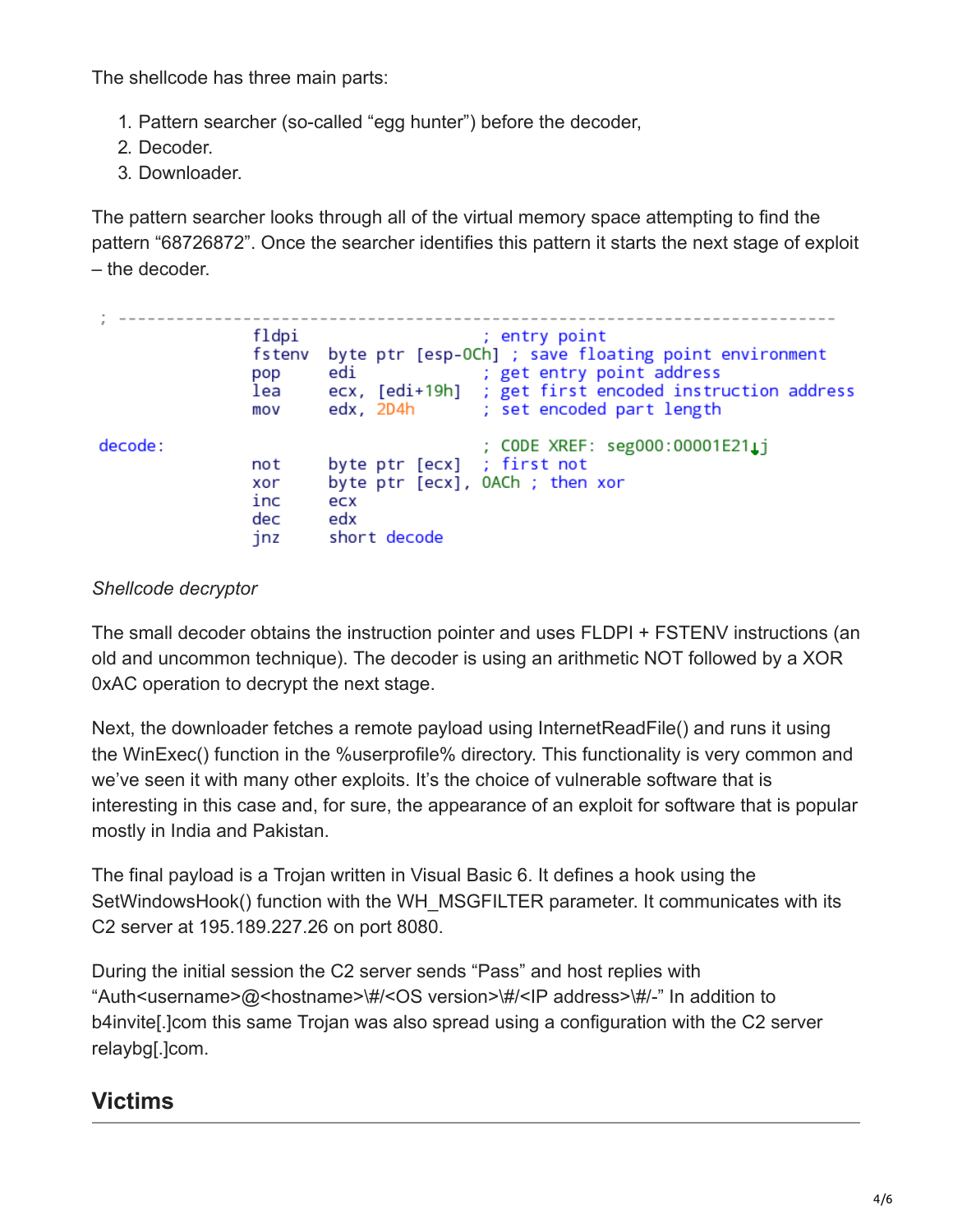So far, victims of these attacks have been observed in Myanmar, Sri-Lanka and Uganda. The sector for the victims include both financial and governmental institutions.

### **Conclusions**

By all appearances, this newly discovered exploit has been in the wild for several years. In some way, it reminds us of other similar exploits for Hangul Word Processor, another language/region-specific text processing suite used almost exclusively in South Korea. HWP has been plagued by several exploits in the past, which have been used by various threat groups to attack Korean interests.

Despite our attempts, we haven't been able to get in touch with the InPage developers. By comparison, the Hangul developers have been consistently patching vulnerabilities and publishing new variants that fix these problems. The best defense against exploits is always a multi-layered approach to security. Make sure you have an internet security suite capable of catching exploits generically, such as Kaspersky Internet Security. Installing the Microsoft EMET tool can also help, as well as running the most recent version of Windows (10). Finally, default deny policies, also known as allowlisting can mitigate many such attacks.

The Australian Signals Directorate Top35 list of mitigation strategies shows us that at least 85% of intrusions [could have been mitigated by following the top four mitigation strategies](https://securelist.com/blog/software/69887/how-to-mitigate-85-of-threats-with-only-four-strategies/) together. These are: application allowlisting, updating applications, updating operating systems and restricting administrative privileges. Kaspersky Lab has technological solutions to cover the first three of these (i.e. all the technology-based strategies) as well as most of the others from Top35 ASD's list.

*Kaspersky Lab detects this exploit as HEUR:Exploit.Win32.Generic.*

*More information about this exploit, associated campaigns and attacks is available to customers of Kaspersky Intelligence Services. Contact: intelreports@kaspersky.com*

### **Indicators of compromise:**

#### **Hashes**

f00e20ec50545106dc012b5f077954ae – rtf 729194d71ed65dd1fe9462c212c32159 – inp c9e7ec899142477146d4f7f83df3f63f 750ed4f79496dee1d624a7b508f83f4e B43aa5ea4ff5292fd92d416bb2b41c3a 4d508e44c5f3028a36a5206383cf235c 53c3503d3193bf14a93dc3ac24829490 5a9a8502b87ce1a6a608debd10761957